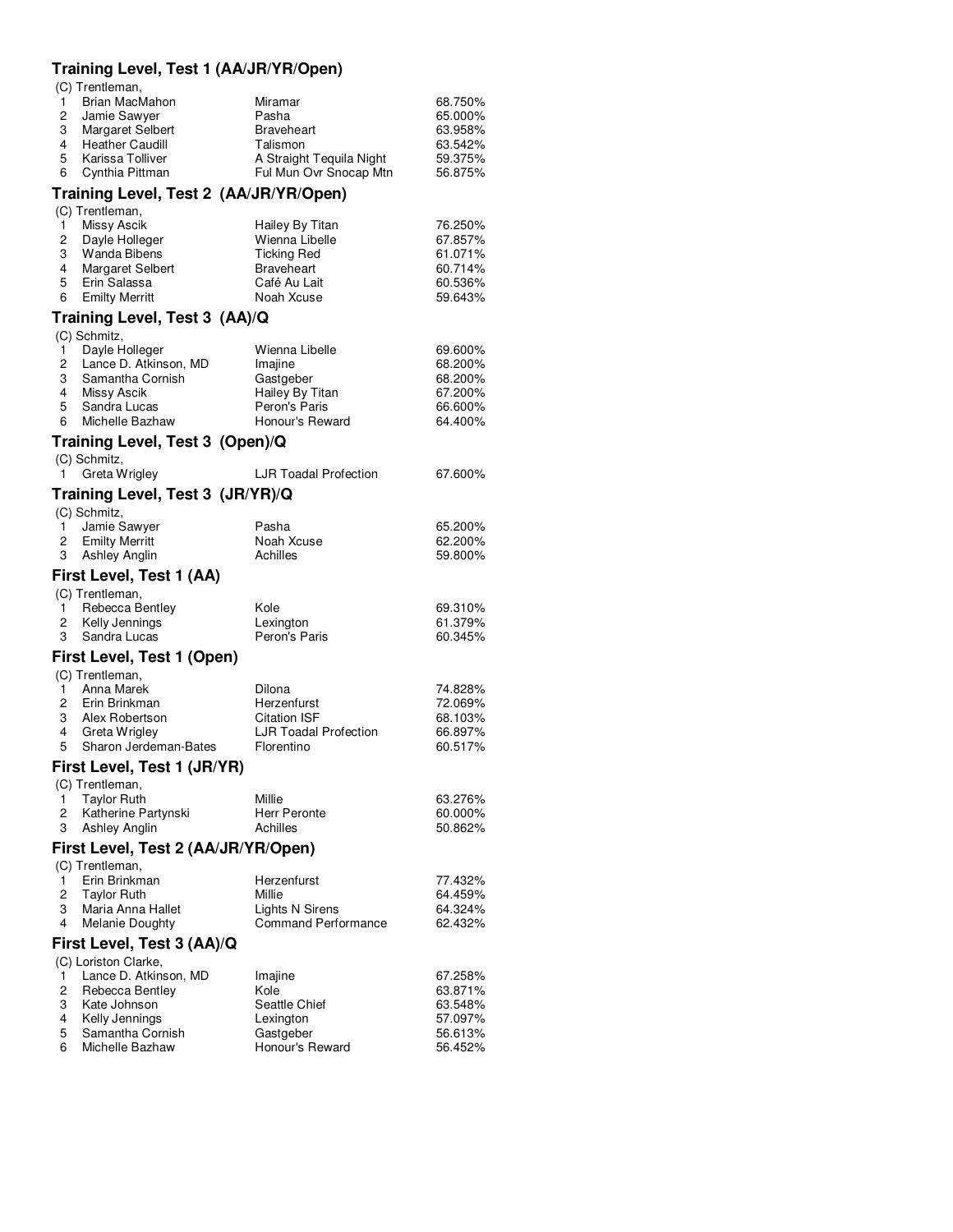## **First Level, Test 3 (Open)/Q**

|  | (C) Schmitz, |
|--|--------------|
|--|--------------|

 $(0)$  Trentleman

 $($ C $)$  Cohmitz

| 1 Sharon Jerdeman-Bates | Florentino        | 73.871% |
|-------------------------|-------------------|---------|
| 2 Maria Anna Hallet     | Lights N Sirens   | 66.935% |
| 3 Jutta Heinsohn        | Reflejo de Amando | 66.129% |
| 4 Alex Robertson        | Charisma LH       | 64.516% |
| 5 Suzanne T. Graham     | Femi              | 63.387% |
| 6 Stacy Parvey-Larsson  | Pikk Dynamic      | 60.161% |

### **First Level, Test 3 (JR/YR)/Q**

| $(U)$ requesions $U$ , |                     |         |
|------------------------|---------------------|---------|
| 1 Hanna Benne          | Helluva Dream Maker | 63.871% |
| 2 Melanie Doughty      | Command Performance | 59.032% |
| 3 Katherine Partynski  | Herr Peronte        | 57.097% |

### **Second Level, Test 1 (AA/JR/YR/Open)**

|               | (C) Trentleman, |             |         |
|---------------|-----------------|-------------|---------|
|               | Nicole Olsen    | Red Diamond | 72.571% |
|               | 2 Susanne Benne | Evolution   | 64.571% |
| $\mathcal{R}$ | Martha Lott     | Icaro XXIV  | 42.429% |

#### **Second Level, Test 2 (AA/JR/YR/Open)**  $(C)$  Schmitz

| $(U)$ Scrimitz, |           |         |
|-----------------|-----------|---------|
| 1 Susanne Benne | Evolution | 65.921% |
| 2 Renee Genther | Tomson    | 61.842% |

#### **Second Level, Test 3 (AA/JR/YR/Open)/Q**  $($ C $)$  Cohmitz

| $\cup$ , $\cup$ , $\cup$ , $\cup$ , $\cup$ |                       |         |
|--------------------------------------------|-----------------------|---------|
| Renee Genther                              | Tomson                | 64.167% |
| 2 Gwen Taylor-Kirk                         | MacIntosh             | 56.310% |
| Marge Savage<br>3                          | <b>Willow's Dream</b> | 52.262% |
| 4 Dean Graham                              | Camilla               | 52.262% |
|                                            |                       |         |

#### **Third Level, Test 1 (AA/JR/YR/Open)**  $($ C) Trentleman

| $(U)$ requirement.     |                    |         |
|------------------------|--------------------|---------|
| <b>Traudel Bongers</b> | Waky-Nao           | 67.632% |
| 2 Mary Gleason         | Redacteur          | 62.895% |
| 3 Nicole Olsen         | <b>Red Diamond</b> | 61.316% |
| Maria Anna Hallet      | Mr. Bockman        | 60.132% |
| 5 Deven Vespi          | Renoir             | 59.474% |
|                        |                    |         |

### **Third Level, Test 2 (AA/JR/YR/Open)**

| $(U)$ Scrimitz, |                   |              |         |  |
|-----------------|-------------------|--------------|---------|--|
|                 | 1 Tracey Currey   | Papillon "Z" | 58.780% |  |
|                 | 2 Danielle Ritter | Semper Fi    | 49.756% |  |

### **Third Level, Test 3 (AA/JR/YR/Open)/Q**

| (C) Schmitz,    |                  |         |
|-----------------|------------------|---------|
| Mary M. O'Brien | Watch Me M       | 67.564% |
| 2 Dinah Rojek   | Freesia          | 65.641% |
| 3 Tracey Currey | Papillon "Z"     | 63.590% |
| 4 Birgitt Dagge | Shalimar         | 63.333% |
| 5 Alina Velez   | Pikel's Pixie HU | 62.949% |
| 6 Lorrie Kinney | Menzel 2         | 61.538% |
|                 |                  |         |

### **Fourth Level Test 1 (AA/JR/YR/Open)**

| (C) Loriston Clarke, |                     |       |         |  |
|----------------------|---------------------|-------|---------|--|
|                      | Jami Van Uitert     | Lewis | 62.714% |  |
|                      | 2 Birgit Ostergaard | lgeno | 59.429% |  |

### **Fourth Level Test 2 (AA/JR/YR/Open)** (C) Loriston Clarke,

|                                       | 1 Susanne Benne     | Zonnerhall | 69.595% |  |  |
|---------------------------------------|---------------------|------------|---------|--|--|
|                                       |                     |            |         |  |  |
|                                       | 2 Michelle Velasco  | Eaor       | 58.784% |  |  |
| Fourth Level Test 3 (AA/JR/YR/Open)/Q |                     |            |         |  |  |
|                                       | ∩C) Loriston Clarke |            |         |  |  |

| $\overline{U}$ Luistur Viaint, |            |         |
|--------------------------------|------------|---------|
| 1 Eline Eckroth                | Ukon Rock  | 68.750% |
| 2 Susanne Benne                | Zonnerhall | 65.500% |

### **FEI Prix St. Georges - Open/Q**

|              | (C) Loriston Clarke,  |                         |         |
|--------------|-----------------------|-------------------------|---------|
| $\mathbf{1}$ | Jana Reich            | Titan                   | 68.553% |
|              | 2 Nicole Vander Vliet | Pikko del Rio HU        | 65.000% |
|              | 3 Heather Stalker     | Nikka                   | 63.684% |
| 4            | Mary Ann Callahan     | <b>Prime Rate</b>       | 61.447% |
|              | 5 Maria Grant         | Kablenz                 | 61.053% |
|              | 6 Heather Stalker     | <b>Tswannee Tsultan</b> | 60.921% |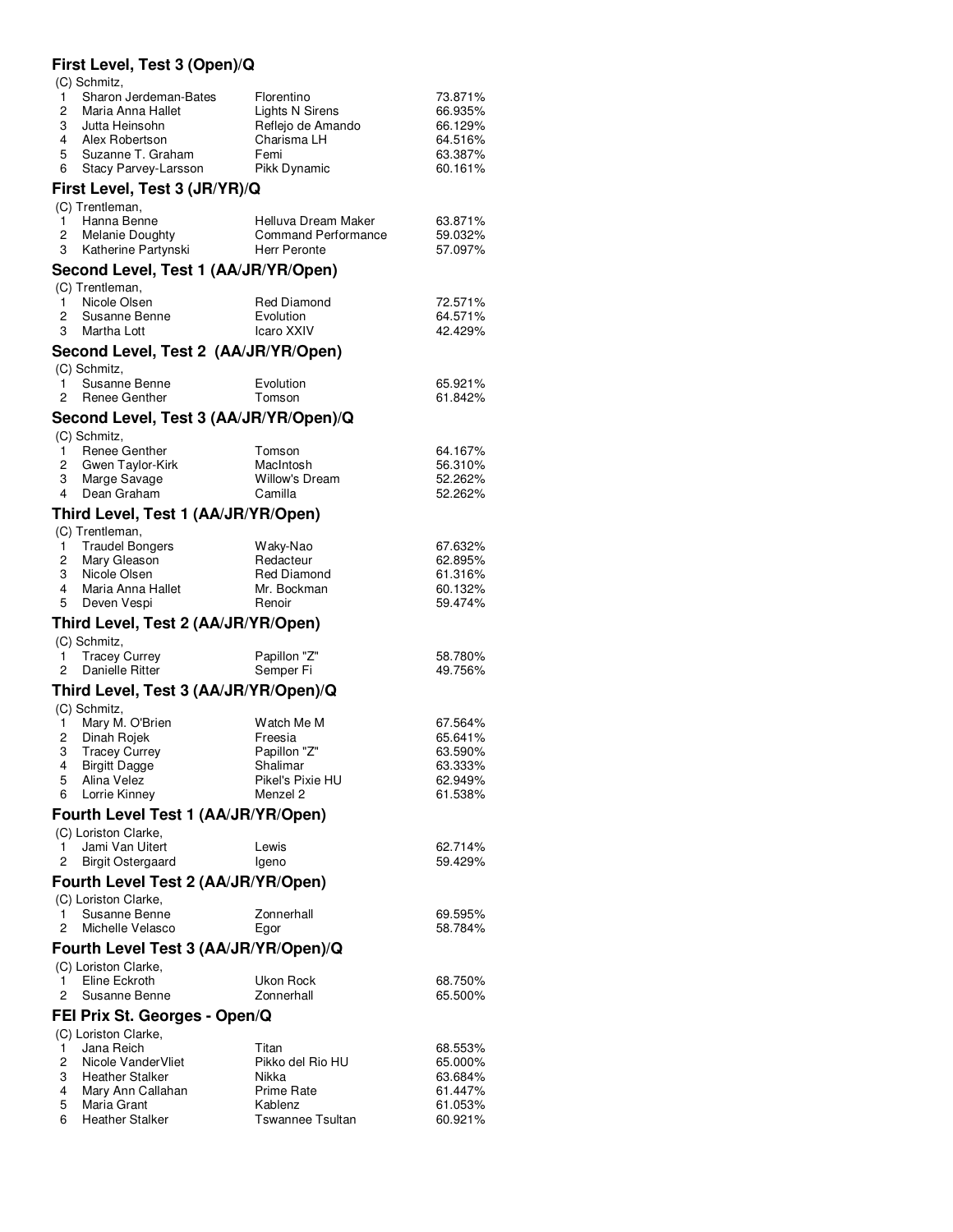# **FEI Intermediare I - Open/Q**

|        | (C) Loriston Clarke,                     |                                                |         |
|--------|------------------------------------------|------------------------------------------------|---------|
| 1.     | Brian MacMahon                           | Kalahari                                       | 66.842% |
| 2      | Margaret Selbert                         | Kaviar                                         | 62.632% |
| 3      | Leslie O'Sullivan Zieger                 | Huge Groove                                    | 61.711% |
|        | 4 Danielle Torrez                        | Sylvester                                      | 61.579% |
|        | FEI Intermediare II - Open/Q             |                                                |         |
|        | (C) Loriston Clarke,                     |                                                |         |
| 1.     | Lynette Wadsworth                        | Wietze                                         | 66.184% |
|        | <b>FEI Grand Prix Open/Q</b>             |                                                |         |
|        | (C) Loriston Clarke,                     |                                                |         |
| 1.     | Anna Marek                               | Unico G                                        | 66.489% |
| $^{2}$ | Sharon Jerdeman-Bates                    | Nautika                                        | 62.021% |
| 3      | Shelley Van den Neste                    | Rodeo                                          | 60.319% |
|        | FEI Jr. Team Test [NAJYRC/USEF Q]/Q      |                                                |         |
|        | (C) Loriston Clarke, (B) Schmitz         |                                                |         |
| 1.     | Rebecca S. Cohen                         | Downtown                                       | 68.716% |
| 2      | Lindsey Hollenger                        | Friedensfurst                                  | 67.162% |
|        | FEI YR Team Test [NAJYRC/USEF Q]/Q       |                                                |         |
|        | (C) Loriston Clarke, (B) Schmitz         |                                                |         |
| 1      | Katrin Dagge                             | Dream of Love                                  | 64.211% |
| 2      | Michelle Sheridan                        | Rouxletto                                      | 59.934% |
|        | USEF Test for 4YOs [Markel/USEF Q]       |                                                |         |
|        | (C) Loriston Clarke,                     |                                                |         |
| 1      | Anna Marek                               | Dilona                                         | 89.000% |
| 2      | Lisa Giltner                             | <b>TBD Giltner</b>                             | 75.000% |
|        | USDF Musical Freestyle TOC - Open/Q      |                                                |         |
|        | (C) Loriston Clarke,                     |                                                |         |
| 1      | Shelley Van den Neste                    | Icaro XXIV                                     | 67.833% |
| 2      | Kate Johnson                             | Seattle Chief                                  | 64.167% |
| 3      | <b>Birgitt Dagge</b>                     | Shalimar                                       | 62.667% |
|        | FEI Musical Freestyle TOC - Open/Q       |                                                |         |
|        | (C) Loriston Clarke,                     |                                                |         |
|        | 1 Lee Burton                             | Amando IV                                      | 64.750% |
|        | USDF Pas de Deux TOC - Open              |                                                |         |
|        | (C) Loriston Clarke,                     |                                                |         |
| 1.     | Greta Wrigley                            | Abracadabra                                    | 73.750% |
| 1      | <b>Heather Stalker</b>                   | <b>Tswannee Tsultan</b>                        | 73.750% |
|        | USEF Developing Horse, PSG Test [USEF Q] |                                                |         |
|        | (C) Loriston Clarke, (B) Schmitz         |                                                |         |
| 1      | Stacy Parvey-Larsson                     | <b>Benidetto</b>                               | 64.338% |
|        | Training Level Test 1 (AA/JR/YR/Open)    |                                                |         |
|        | (C) Schmitz,                             |                                                |         |
| 1      | Karissa Tolliver                         | A Straight Tequila Night                       | 61.667% |
|        |                                          |                                                |         |
|        | Training Level, Test 2 (AA/JR/YR/Open)   |                                                |         |
|        | (C) Loriston Clarke,<br>Dayle Holleger   | Wienna Libelle                                 | 68.393% |
| 1<br>2 | Brian MacMahon                           | Miramar                                        | 68.214% |
| 3      | Wanda Bibens                             | <b>Ticking Red</b>                             | 66.607% |
| 4      | Denise Moxon                             | Darkuntahl                                     | 63.036% |
| 5      | Erin Salassa                             | Café Au Lait                                   | 62.679% |
| 6      | <b>Heather Caudill</b>                   | Talismon                                       | 60.714% |
|        | Training Level, Test 3 (AA)/Q            |                                                |         |
|        | (C) Trentleman,                          |                                                |         |
| 1      | Lance D. Atkinson, MD                    | Imajine                                        | 71.400% |
| 2      | Dayle Holleger                           | Wienna Libelle                                 | 69.000% |
| 3      | <b>Tracy Kozak</b>                       | Blitzen Konig                                  | 67.000% |
| 4      | Sandra Lucas                             | Peron's Paris                                  | 65.200% |
| 5<br>6 | Wanda Bibens<br>Karissa Tolliver         | <b>Ticking Red</b><br>A Straight Tequila Night | 64.600% |
|        |                                          |                                                | 61.800% |
|        | Training Level, Test 3 (Open)/Q          |                                                |         |
|        | (C) Trentleman,                          |                                                |         |
| 1      | Greta Wrigley                            | LJR Toadal Profection                          | 72.000% |
| 2      | Margaret Selbert                         | <b>Braveheart</b>                              | 65.600% |

3 Brian MacMahon Miramar 61.800%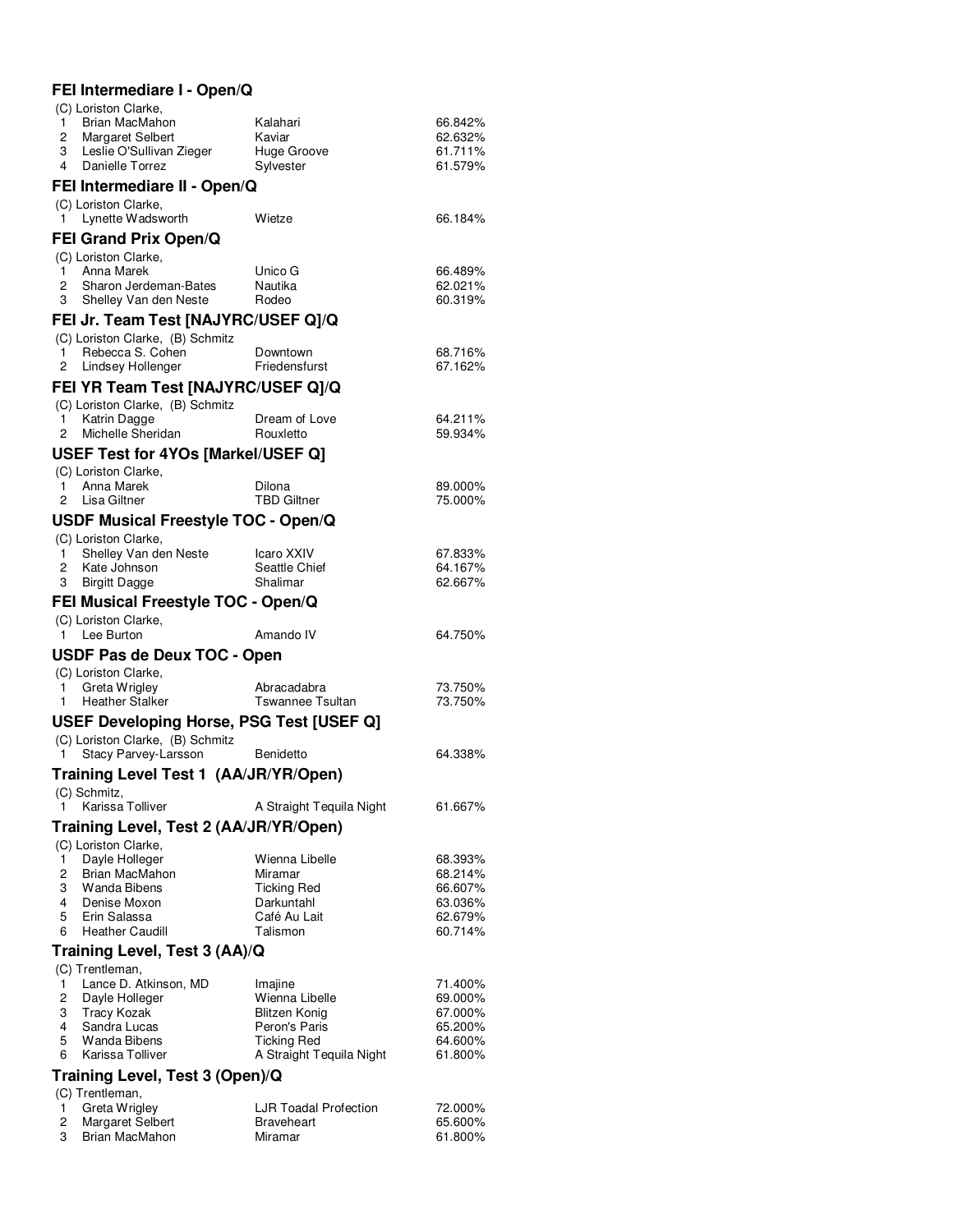# **Training Level, Test 3 (JR/YR)/Q**

| (C) Trentleman,                                  |                                      |                    |
|--------------------------------------------------|--------------------------------------|--------------------|
| <b>Emilty Merritt</b><br>1.                      | Noah Xcuse                           | 65.400%            |
| 2<br>Jamie Sawyer<br>3<br><b>Ashley Anglin</b>   | Pasha<br>Achilles                    | 63.800%<br>59.600% |
|                                                  |                                      |                    |
| First Level, Test 1 (AA/JR/YR/Open)              |                                      |                    |
| (C) Loriston Clarke,<br>Katherine Partynski<br>1 | Herr Peronte                         | 73.103%            |
| 2<br>Sandra Lucas                                | Peron's Paris                        | 68.276%            |
| 3<br>Alex Robertson                              | <b>Citation ISF</b>                  | 67.414%            |
| 4 Ashley Anglin                                  | Achilles                             | 63.966%            |
| 5<br>Kelly Jennings                              | Lexington                            | 62.414%            |
| Cynthia Pittman<br>6                             | Ful Mun Ovr Snocap Mtn               | 53.621%            |
| First Level, Test 2 (AA/JR/YR/Open)              |                                      |                    |
| (C) Trentleman,                                  |                                      |                    |
| Maria Anna Hallet<br>1.                          | Lights N Sirens                      | 69.459%            |
| 2<br>Molly Cobb-Smith                            | <b>PPCL Annabelle</b>                | 58.243%            |
| First Level, Test 3 (AA)/Q                       |                                      |                    |
| (C) Loriston Clarke,                             |                                      |                    |
| Rebecca Bentley<br>1.<br>Kelly Jennings          | Kole<br>Lexington                    | 66.935%            |
| 2<br>3<br>Lance D. Atkinson, MD                  | Imajine                              | 66.774%<br>63.387% |
| 4<br>Kate Johnson                                | Seattle Chief                        | 61.129%            |
| 5<br>Michelle Bazhaw                             | Honour's Reward                      | 59.839%            |
| 6<br>Samantha Cornish                            | Gastgeber                            | 59.194%            |
| First Level, Test 3 (Open)/Q                     |                                      |                    |
| (C) Schmitz,                                     |                                      |                    |
| Erin Brinkman<br>1.                              | Herzenfurst                          | 74.516%            |
| 2<br>Sharon Jerdeman-Bates                       | Florentino                           | 72.258%            |
| 3 Maria Anna Hallet                              | Lights N Sirens                      | 70.000%            |
| 4 Jutta Heinsohn                                 | Reflejo de Amando                    | 64.516%            |
| 5<br>Greta Wrigley<br>Suzanne T. Graham<br>6     | <b>LJR Toadal Profection</b><br>Femi | 64.032%<br>59.032% |
|                                                  |                                      |                    |
| First Level, Test 3 (JR/YR)/Q                    |                                      |                    |
| (C) Schmitz,<br><b>Taylor Ruth</b><br>1.         | Millie                               | 63.710%            |
| 2<br><b>Melanie Doughty</b>                      | <b>Command Performance</b>           | 61.290%            |
| 3<br>Hanna Benne                                 | Helluva Dream Maker                  | 60.645%            |
| 4<br>Katherine Partynski                         | Herr Peronte                         | 57.258%            |
| Second Level, Test 1 (AA/JR/YR/Open)             |                                      |                    |
| (C) Schmitz,                                     |                                      |                    |
| Martha Lott<br>1.                                | Icaro XXIV                           | 59.429%            |
| Second Level, Test 2 (AA/JR/YR/Open)             |                                      |                    |
| (C) Loriston Clarke,                             |                                      |                    |
| Susanne Benne<br>1                               | Evolution                            | 64.868%            |
| 2<br>Renee Genther                               | Tomson                               | 63.421%            |
| Second Level, Test 3 (AA/JR/YR/Open)/Q           |                                      |                    |
| (C) Trentleman,                                  |                                      |                    |
| Nicole Olsen<br>1                                | <b>Red Diamond</b>                   | 65.714%            |
| 2<br>Marge Savage                                | <b>Willow's Dream</b>                | 63.214%            |
| Dean Graham<br>3                                 | Camilla                              | 62.143%            |
| 4<br>Gwen Taylor-Kirk                            | MacIntosh                            | 57.976%            |
| Third Level, Test 1 (AA/JR/YR/Open)              |                                      |                    |
| (C) Loriston Clarke,                             |                                      |                    |
| Mary Gleason<br>1                                | Redacteur                            | 65.132%            |
| 2<br>Deven Vespi<br>Maria Anna Hallet<br>3       | Renoir<br>Mr. Bockman                | 61.842%<br>61.711% |
| Nicole Olsen<br>4                                | Red Diamond                          | 55.789%            |
|                                                  |                                      |                    |
| Third Level, Test 3 (AA/JR/YR/Open)/Q            |                                      |                    |
| (C) Loriston Clarke,<br>Eline Eckroth<br>1       | Ukon Rock                            | 73.333%            |
| 2<br>Lorrie Kinney                               | Menzel 2                             | 68.077%            |
| 3<br><b>Tracey Currey</b>                        | Papillon "Z"                         | 65.256%            |
| Connie Duff Wise<br>4                            | Nobel                                | 63.987%            |
| Danielle Ritter<br>5                             | Semper Fi                            | 61.026%            |
| Fourth Level Test 1 (AA/JR/YR/Open)              |                                      |                    |
| (C) Trentleman,                                  |                                      |                    |
| Jami Van Uitert<br>1.                            | Lewis                                | 66.286%            |
| Mary M. O'Brien<br>$\overline{c}$                | Watch Me M                           | 61.714%            |
| 3<br>Alina Velez                                 | Pikel's Pixie HU                     | 61.286%            |